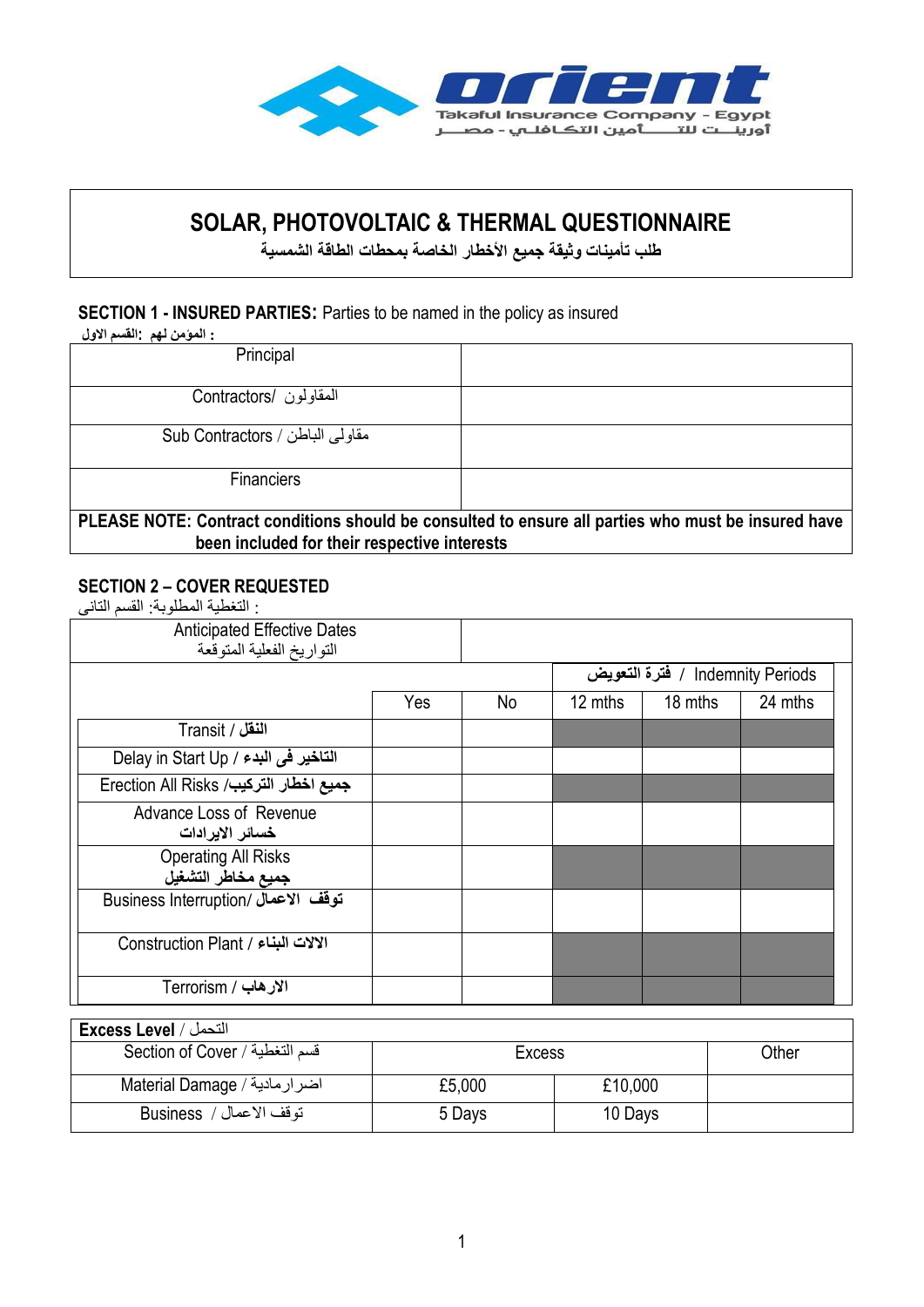

|                                                                |     |    |     | Limit of Indemnity /حدود التعويض |       |
|----------------------------------------------------------------|-----|----|-----|----------------------------------|-------|
| <b>Public &amp; Products Liability</b><br>مسئولية عامة ومنتجات | Yes | No | £5m | £10m                             | Other |
| البناء / Construction                                          |     |    |     |                                  |       |
| التشغيل / Operation                                            |     |    |     |                                  |       |

# **SECTION 3 – SOLAR, PHOTOVOLTAIC & THERMAL UNITS**

وحدات الطاقة الشمسية والضوئية والحرارية : القسم الثالث

| المصنع / Manufacturer                                                                                                                             |     |    |
|---------------------------------------------------------------------------------------------------------------------------------------------------|-----|----|
| Model                                                                                                                                             |     |    |
| Ecapacity of Panels kW / MW / ح / Capacity of Panels kW                                                                                           |     |    |
| Converter/Inverter/Transformer / التحويل                                                                                                          |     |    |
| القدرة على التحويل /Capacity of Transformer                                                                                                       |     |    |
| Certification agency for type approval                                                                                                            |     |    |
| Certification level                                                                                                                               |     |    |
| Are Panels Certificated under IEC61215                                                                                                            | Yes | No |
| If No please give details                                                                                                                         |     |    |
| Have the plans, designs & materials used in this project been<br>used in previous developments<br>هل يوجد تصميمات ورسوم مستخدمة في المشروع من قبل | Yes | No |
| في حاله النفي يذكر التفاصيل / If No please give details                                                                                           |     |    |

# **SECTION 4 – THE SITE**

| Project Address & Post / Zip Code<br>عنوان المشروع/ البريد                                                                                                               |     |    |  |
|--------------------------------------------------------------------------------------------------------------------------------------------------------------------------|-----|----|--|
| السمات المادية والبيئية للموقع Significant  physical & environmental  features of the site                                                                               |     |    |  |
| الطبيعة الجغرافية للموقع /General topography of site                                                                                                                     |     |    |  |
| Details of potential exposure to natural hazards such<br>as earthquakes, volcanoes & tsunamis<br>تفاصيل خطر التعر ض للاخطار الطبيعة مثل الز لاز ل<br>والبر اكين وتسونامي |     |    |  |
| Are the structures designed to withstand the above<br>هل هناك اجراءات مصممة لتفادى هذا الخطر / hazards                                                                   | Yes | No |  |
| Details of any aggravated risk of fire or explosion<br>اي تفاصيل خاصـة بخطر  الـحر يق او  الانفجار                                                                       |     |    |  |
| Details of any environmentally sensitive areas or<br>sites of special scientific interest nearby<br>اي تفاصيل خاصة تؤثر                                                  |     |    |  |
| الاحوال الجوية / Meteorological conditions                                                                                                                               |     |    |  |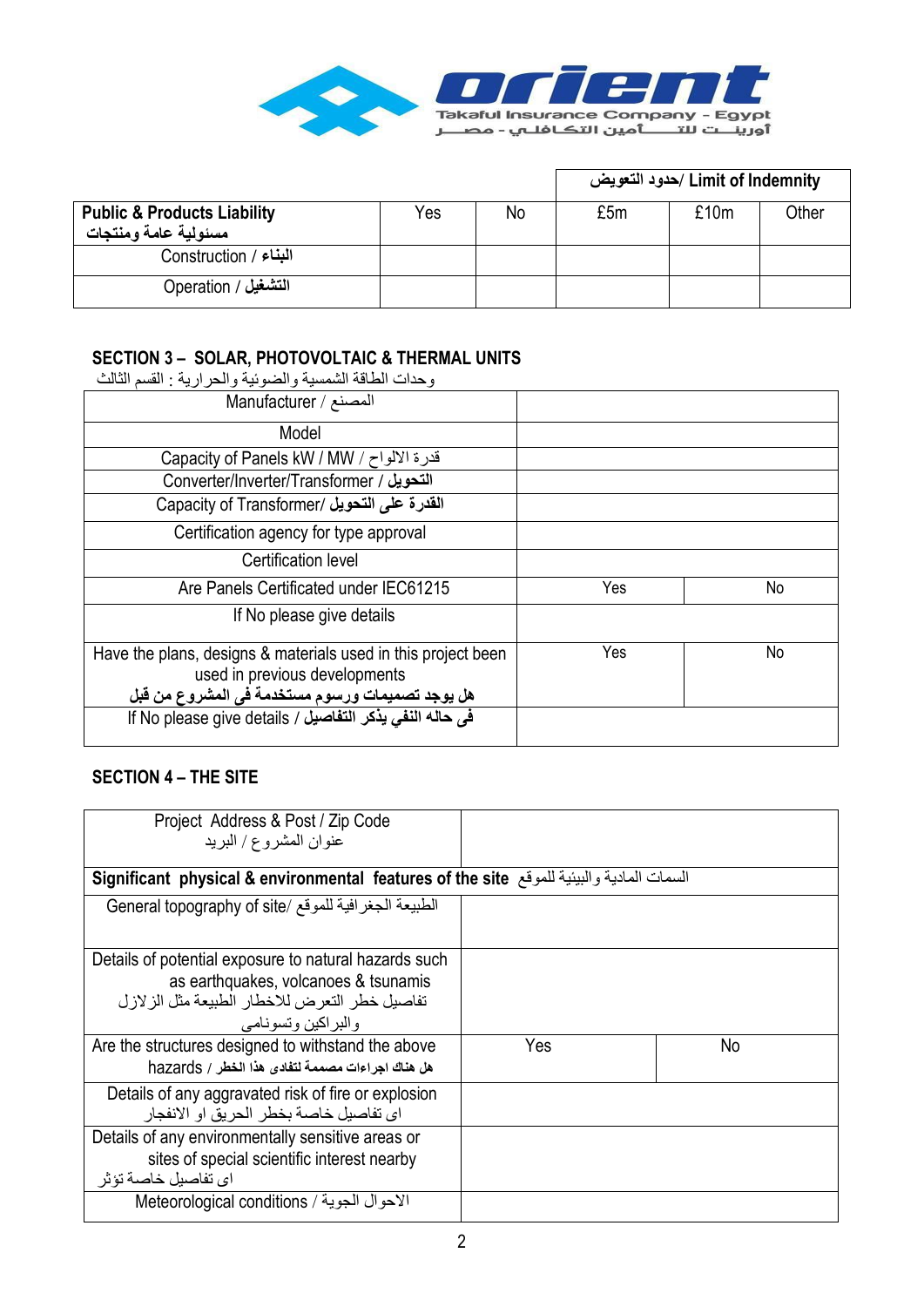

| Nearby rivers, lakes or sea & distance therefrom                                                                                                                  |               |                  |
|-------------------------------------------------------------------------------------------------------------------------------------------------------------------|---------------|------------------|
| اقر ب نهر ، بحير ة او بحر                                                                                                                                         |               |                  |
| Security arrangements at site such as fencing & alarms<br>الاجر ار ات الامنية في الموقع مثل اجهز ة الانذار                                                        |               |                  |
| Details of precautions taken to remove vegetation from the site<br>تفاصيل احتياطيات ازالة الحشائش من الموقع                                                       |               |                  |
| اخرى / Other                                                                                                                                                      |               |                  |
| التركيبات الكهربائية / Electrical installation                                                                                                                    |               |                  |
| Are site distribution lines between units & site<br>substation owned & insured by the project<br>هل خطوط التوزيع بين الوحدات والموقع مملوكة ومؤمنة<br>بالمشروع    | Yes           | No               |
| If No provide the name of the owner of the site<br>distribution lines<br>في حالة النفي يذكر اسم المالك مالك الموقع لخطوط التوزيع                                  |               |                  |
| Is site substation owned & insured by the project<br>هل موقع المحطة الفرعية مؤمن بالمشروع                                                                         | Yes           | No               |
| If No provide the name of site substation owner<br>في حالة النفي يذكر ٍ مالك المحطة الفر عية                                                                      |               |                  |
| Direct to grid or via site substation transformer<br>مباشرة على الشبكة أو عبر موقع محطة المحولات                                                                  |               |                  |
| Specification/rating of site substation transformer<br>مواصفات/تصنيف لموقع محطة المحولات                                                                          |               |                  |
| Maintenance programme for the site substation<br>transformer - Annual inspection etc                                                                              |               |                  |
| برنامج الصيانة للمحولات محطة فرعية للموقع-التفتيش السنوي إلخ                                                                                                      |               |                  |
| Length & route of grid transmission lines between<br>site substation & grid substation<br>طول والطريق لشبكة خطوط النقل بين موقع المحطة<br>الفر عبة & محطات الشبكة |               |                  |
| Are these buried or overhead                                                                                                                                      | <b>Buried</b> | Overhead         |
| If buried are they in conduit                                                                                                                                     | Yes           | No               |
| Who is responsible for these lines<br>المسئول عن هذه الخطوط                                                                                                       | Contractor    | Operator/Utility |
| Is grid substation owned & insured by the Utility                                                                                                                 | Yes           | No               |
| If No provide the name of grid substation owner<br>في حالة النفي يذكر اسم المالك                                                                                  |               |                  |
| Distance of grid substation from wind farm & its<br>location                                                                                                      |               |                  |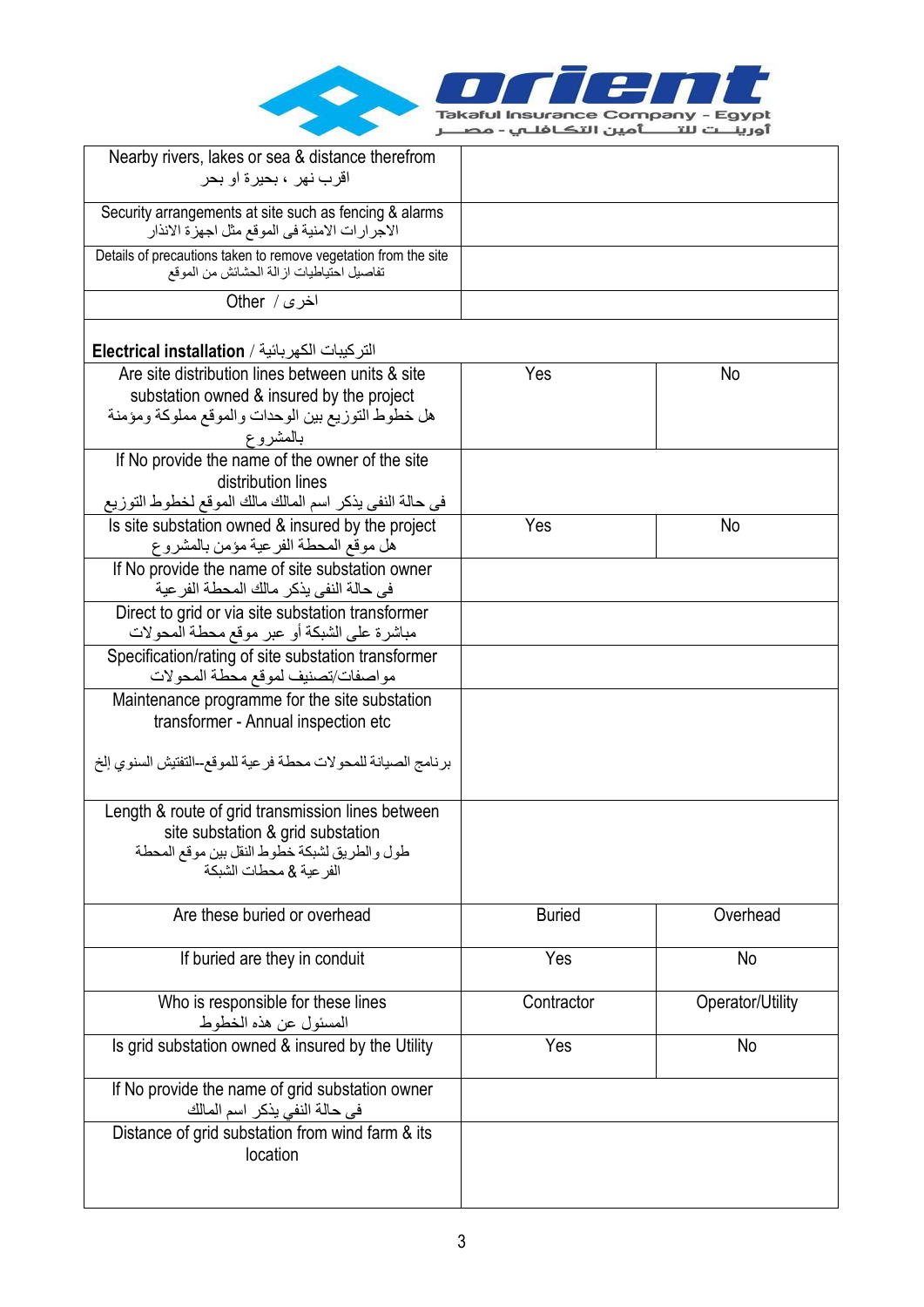

| Does grid substation serve other wind energy | Yes | No |
|----------------------------------------------|-----|----|
| projects                                     |     |    |
| هل المحطة تخدم مشروعات طاقة رياح اخرى        |     |    |
| If Yes please provide details:               |     |    |
| في حالة المو افقة تذكر التفاصيل              |     |    |
|                                              |     |    |
|                                              |     |    |
|                                              |     |    |
|                                              |     |    |

#### **SECTION 5 – CONTRACT WORKS**

اعمال العقد : القسم الخامس

| Duration of the contract<br>مدة العقد                   |     |    |
|---------------------------------------------------------|-----|----|
| Anticipated completion date<br>تاريخ الانتهاء المتوقع   |     |    |
| PLEASE PROVIDE A PROJECT BAR CHART                      |     |    |
| Maintenance/defects liability period<br>مدة الصيانة     |     |    |
| Is there to be a phased hand over                       | Yes | No |
| Details of access roads to site<br>تفاصبل               |     |    |
| Type of foundation or support structures to be used     |     |    |
| Describe method of installing / securing / fixing units |     |    |
|                                                         |     |    |

**If cover for own/hired plant is to be included, please provide the details requested in the Statement of Values form at the rear of this document.** 

#### **SECTION 6 – OPERATION**

| Anticipated operation date                                                           |  |
|--------------------------------------------------------------------------------------|--|
| Details of warranties applicable for All Equipment<br>including the relevant periods |  |
| Details of any spare parts held & their location<br>address(s)                       |  |
| Lead times for ALL major components                                                  |  |
| <b>Operation &amp; Maintenance</b>                                                   |  |
| Who carries out O&M work, including electrical<br>installation                       |  |
| What is the frequency & what work is carried out                                     |  |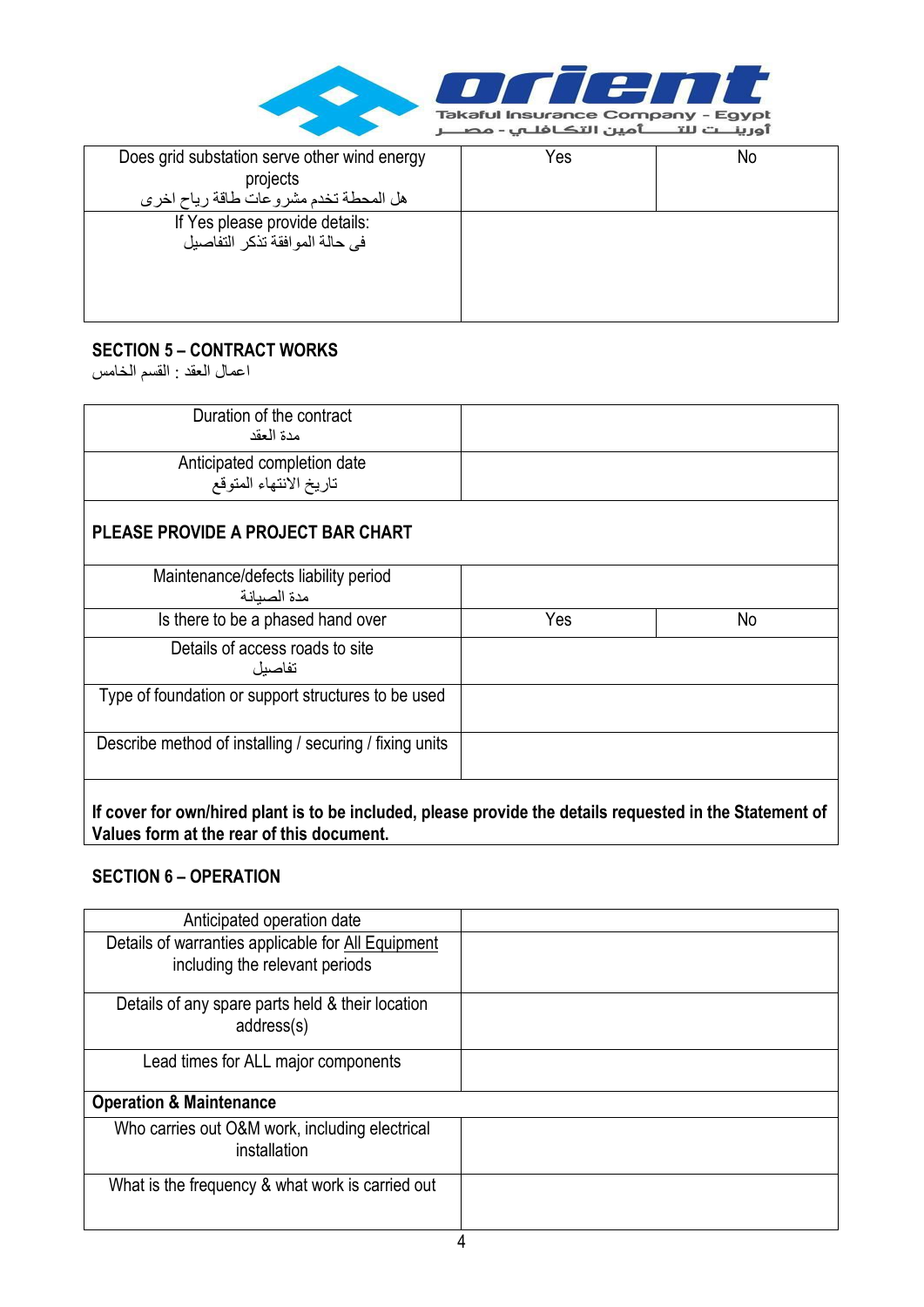

| Response time to site                                            |     |    |
|------------------------------------------------------------------|-----|----|
| Number of technicians on site                                    |     |    |
| Is a SCADA system in operation                                   | Yes | No |
| If Yes, where is the signal received                             |     |    |
| Who responds to an alarm call                                    |     |    |
| Frequency of routine visits to site                              |     |    |
| Brief description of key parameters monitored by<br>SCADA system |     |    |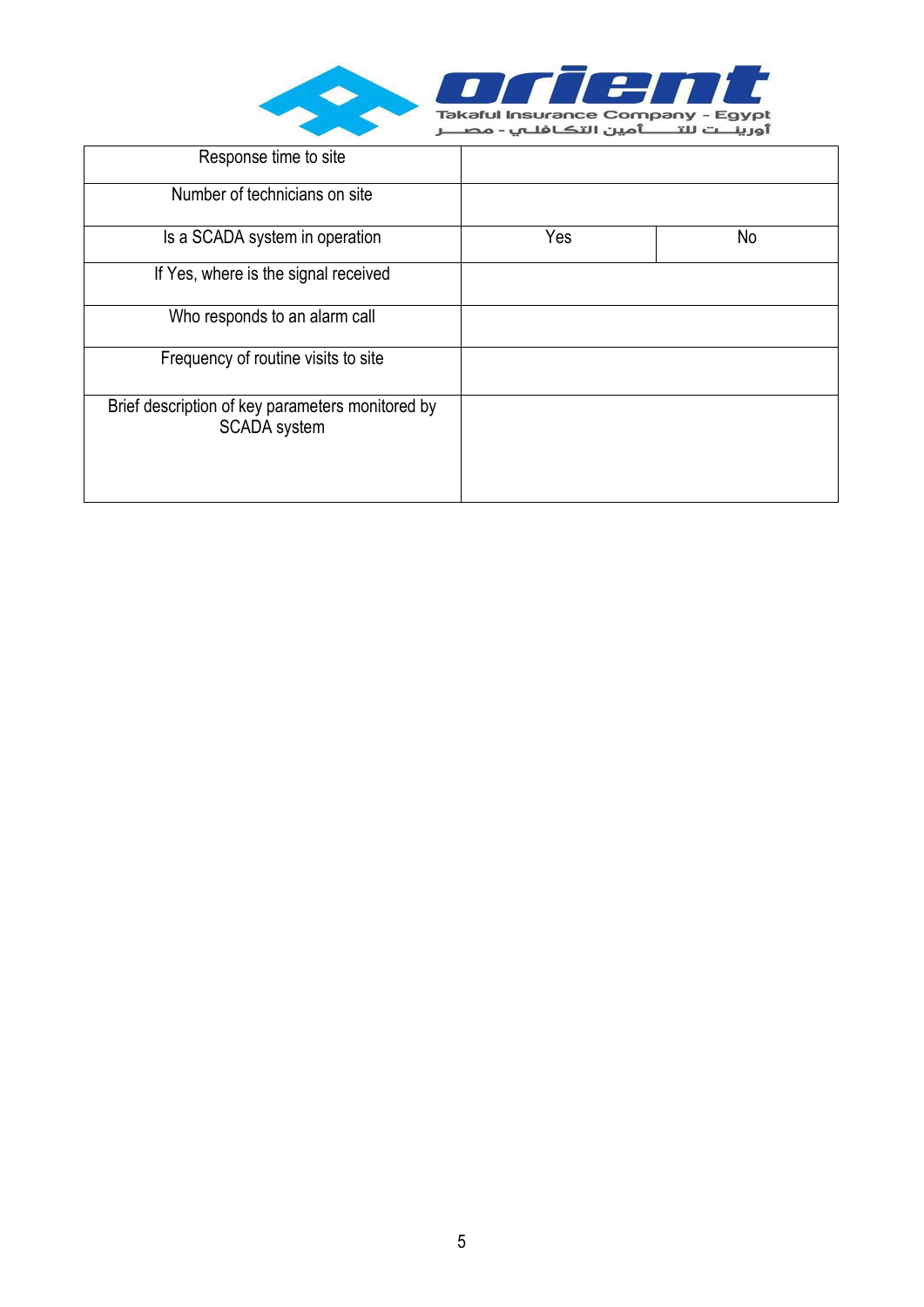

# **SECTION 7 – PUBLIC & PRODUCTS LIABILITY**

| Proximity to other buildings/dwellings                      |     |    |
|-------------------------------------------------------------|-----|----|
| Is work carried out in respect of:                          |     |    |
| <b>Demolition</b>                                           | Yes | No |
| Use of Explosives                                           | Yes | No |
| If Yes to either of the above, please provide details:      |     |    |
| Maximum depth of excavations                                |     |    |
| Adjacent footpaths/roads                                    |     |    |
| Details of public access                                    |     |    |
| Adjacent industry including forestry/agriculture            |     |    |
| Proximity of public services                                |     |    |
| Are visitors allowed on site                                | Yes | No |
| If Yes in what capacity & approximate numbers per<br>visit? |     |    |

## **SECTION 8 – GENERAL INFORMATION**

| Details of any loses in last five years, whether<br>insured or not                                                           |     |    |
|------------------------------------------------------------------------------------------------------------------------------|-----|----|
| Who is current insurer of the site                                                                                           |     |    |
| Has the current insurer invited renewal                                                                                      | Yes | No |
| If Yes, advise terms required                                                                                                |     |    |
| Any further information which you may feel is<br>relevant & which will assist the underwriter's<br>consideration of the risk |     |    |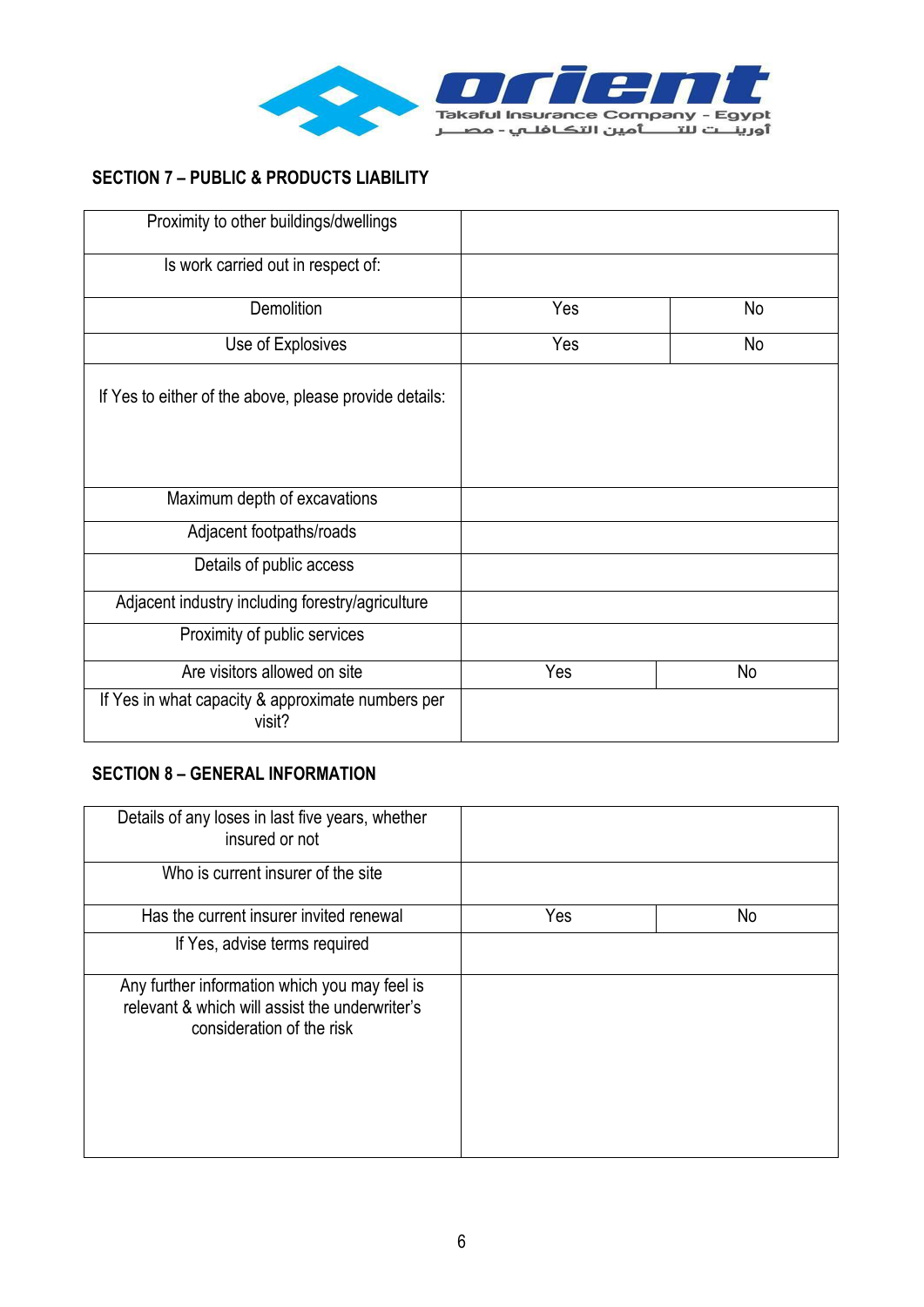

## **SECTION 9 - STATEMENT OF VALUES**

| Insured             |  |
|---------------------|--|
| <b>Project Name</b> |  |
| <b>Project Site</b> |  |

| <b>Equipment Description</b>                                                                             |    | <b>Physical Damage</b>                                      |                    |                   | <b>Loss Of Income</b> |                     |                  |
|----------------------------------------------------------------------------------------------------------|----|-------------------------------------------------------------|--------------------|-------------------|-----------------------|---------------------|------------------|
| Panel Model &<br>Manufacturer                                                                            | kW | Year<br>Installed                                           | Number<br>of Units | Value Per<br>Unit | <b>Total Value</b>    | Revenue<br>Per Unit | Total<br>Revenue |
|                                                                                                          |    |                                                             |                    |                   |                       |                     |                  |
| Solar, Photovoltaic & Thermal Panels                                                                     |    |                                                             |                    |                   |                       |                     |                  |
| Converters, Inverters & Trackers                                                                         |    |                                                             |                    |                   |                       |                     |                  |
| Foundations                                                                                              |    |                                                             |                    |                   |                       |                     |                  |
| Substation(s)                                                                                            |    |                                                             |                    |                   |                       |                     |                  |
| Transformers, switchgear, panels &<br>circuit breakers                                                   |    |                                                             |                    |                   |                       |                     |                  |
| Computer monitoring system                                                                               |    |                                                             |                    |                   |                       |                     |                  |
| Operations building(s)                                                                                   |    |                                                             |                    |                   |                       |                     |                  |
| Transmission & distribution lines,<br>cabling, grid connection and<br>miscellaneous electrical equipment |    |                                                             |                    |                   |                       |                     |                  |
| Roads hard standing, fencing & fees etc.                                                                 |    |                                                             |                    |                   |                       |                     |                  |
| Other Property -<br>Specify                                                                              |    | Construction Plant -<br>Owned                               |                    |                   |                       |                     |                  |
| Other Property -<br>Specify                                                                              |    | <b>Construction Plant -</b><br>Hired In Charges /<br>Values |                    |                   |                       |                     |                  |
| Total Insured Value- GBP/EUR/AUD                                                                         |    |                                                             |                    |                   |                       |                     |                  |
| Total Project Limit - GBP/EUR/AUD                                                                        |    |                                                             |                    |                   |                       |                     |                  |

## **DECLARATION**

I/We declare that to the best of my/our knowledge and belief the above statements are true and complete and will form part of the contract between me/us and the Underwriters.

Signature - Date - Date - Date -

Name - Position -